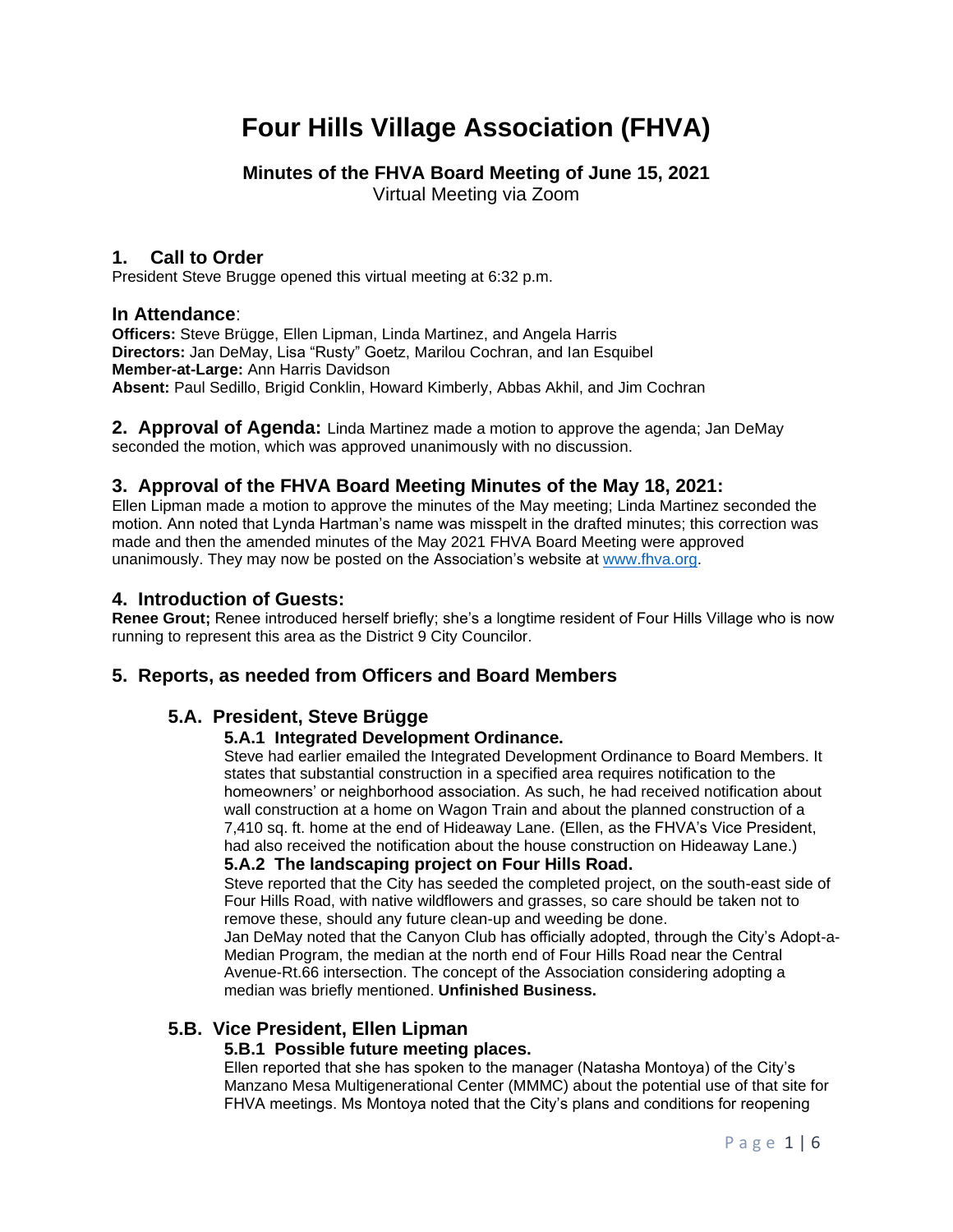had not yet been finalized. Ellen commented that the use of the Canyon Club (as had been done prior to the COVID-19 pandemic) may still be a possibility. Steve supported the use of the Canyon Club, if possible, with the MMMC as a backup. Ellen will follow up. **Unfinished Business.**

# **5.C. Treasurer, Linda Martinez**

### **5.C.1 Debit cards received.**

Linda announced that the two debit cards ordered for use by the FHVA President and the FHVA Treasurer for FHVA expenses have been received. These will facilitate ordering and payment processes, notably by eliminating the need to make payments or reimbursements by check.

#### **5.C.2 Account Balances.**

No bills needed to be paid this month.

The FHVA's checking account balance is \$11,139.20.

The balance in the money market account is \$23,323.49, with only \$0.20 paid in interest. **5.C.3 Discussion.**

Linda noted that the Canyon Club was busy, apparently full, during her recent visit. Ann commented that she had heard, second-hand, that the Canyon Club had its desired quota of golf members and was not accepting any new members. Linda noted the same for the swimming memberships. Jan stated that shares in the Club may be tied to the physical house, rather than being directly purchasable.

# **5.D. Secretary, Angela Harris**

Nothing to report. No discussion.

# **5.E. Government Affairs Director, Abbas Akhil**

Absent, no report available.

There was discussion concerning attendance at FHVA Board Meetings and a query about whether attendance requirements for Board Members are specified in the FHVA's Bylaws.

### **5.F. Security Director, Paul Sedillo**

Excused absence; Paul had provided President Steve Brügge with his report. Steve read Paul's notes, starting with the fact that the APD's Foothills Area Command's focus in our area is around Central Avenue and Tramway, where some Behavioral Health services are to be located. There was brief discussion about the recent homicide at "bicycle park" (which is on the north-east corner of Central and Tramway, south of I-40). [By way of background information not discussed at this Board Meeting, David Flores of the City's Parks & Recreation Department advised on June 30, 2021, that this "Gateway" park is no longer under the control of the City's Parks & Recreation Department but is now managed by the City's Solid Waste Department.]

### **5.G. Public Relations & Real Estate Director, Jan DeMay.**

Jan presented the following real estate statistics for Four Hills Village for the four-week period from May 15 to June 16, 2021:

- **5.G.1 Active Listings**: 7 in Four Hills Village at an average of \$154.56 per sq. ft.
- **5.G.2 Pending Sales**: 10 in Four Hills Village at an average of \$171 per sq. ft.

**5.G.3 Closed**: 4 sales completed in Four Hills Village at an average of \$170.19 sq. ft.

### **5.H. Open Space Director, Rusty Goetz.**

### **5.H.1 Additional purchase in the Tijeras Canyon.**

Open Space has purchased another block in the Tijeras Canyon Drainage. The Canyon has three springs and has sites of archaeological value, along with being a wildlife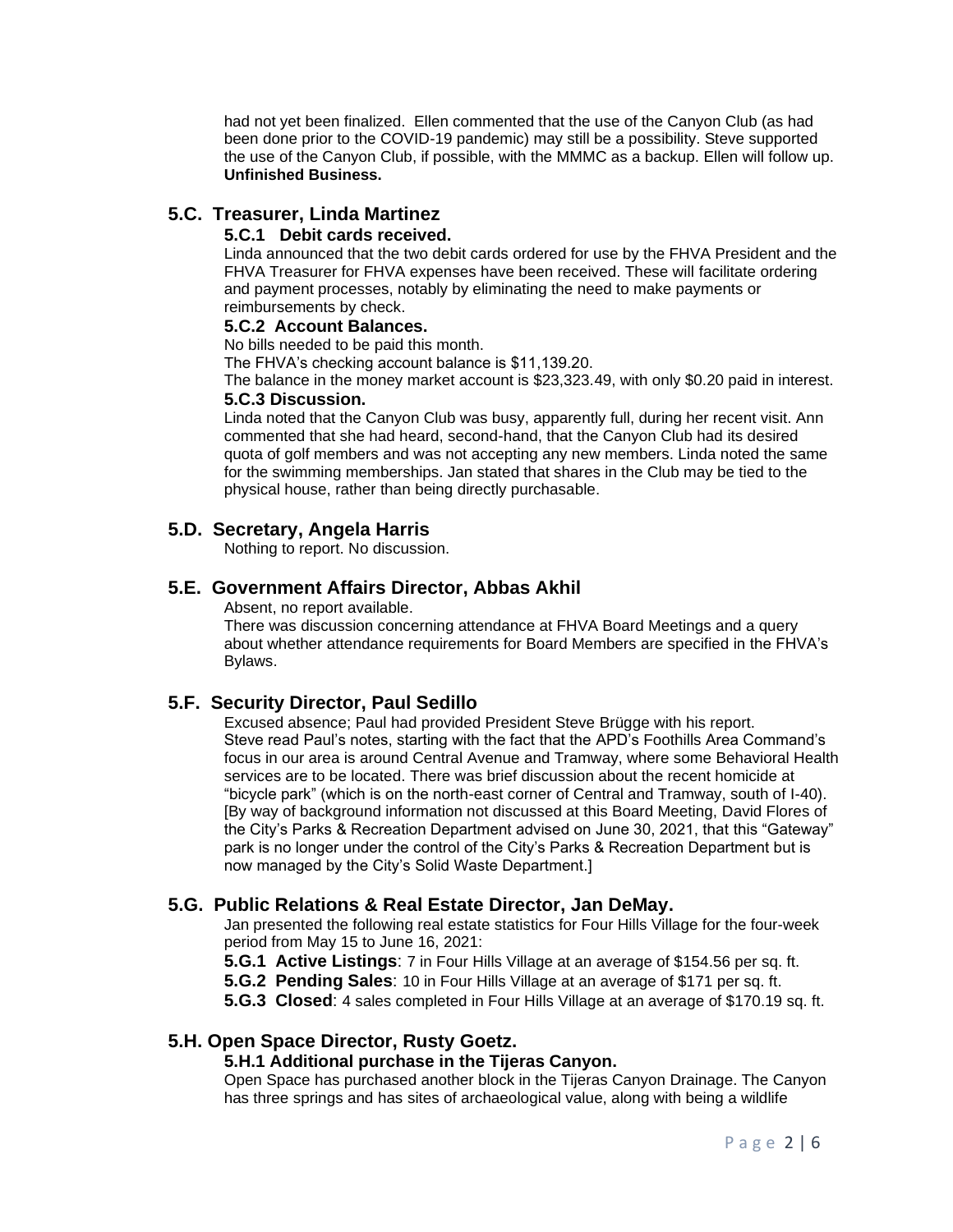corridor. Open Space will continue to try to purchase additional land within the Canyon if and when possible.

There was brief discussion about real estate development in or near the Canyon.

### **5.I. Publications Director, Brigid Conklin.**

Excused absence; Brigid had provided President Steve Brügge with her report. **5.I.1 The Summer 2021 edition of the FHVA newsletter, The Chronicle.** Brigid emailed the draft of the Summer 2021 edition of The Chronicle to all Board Members on June 14 and requested input by the end of the day on June 16. She also asked Board Members to prepare submissions for the Fall 2021 edition.

#### **5.I.2 Unanimous kudos to Brigid from fellow Board Members.**

Jan DeMay, followed by all Board Members, expressed appreciation for the excellence of Brigid's work on the Association's newsletters, acknowledging Brigid's skill in layout and the quality of the content and design.

### **5.J. Membership Director, Marilou Cochran**

#### **5.J.1 Membership numbers.**

Marilou reported that the FHVA's current household membership has increased to 290, but this is still about 77 fewer households than were members in 2020.

#### **5.J.2 Meeting concerning online membership enrolment.**

Webmaster Howard Kimberly called a meeting (with Linda Martinez, Marilou Cochran, Brigid Conklin, and Ann Harris Davidson) on June 10, 2021, to discuss what details need to be collected when members join or renew membership online via the FHVA website for 2022. No conclusions were reached at that meeting, so there is no immediate report (but the membership form, or forms, need to be developed for 2022). **Unfinished Business.**

### **5.J.3 FHVA 2021 Member Directory.**

Publication of the 2021 FHVA Member Directory was queried. This will be handled once the Summer 2021 edition of The Chronicle is distributed. **Unfinished Business.**

### **5.K. Webmaster, Howard Kimberly**

Excused absence (expected late arrival); Howard had provided President Steve Brügge with his report.

#### **5.K.1 FHVA website monthly usage statistics in the last 30 days.**

There have been 214 unique visits to [www.fhva.org,](http://www.fhva.org/) with 518 visits to specific pages (with no details for the precise pages most often visited).

### **5.K.2 Naming convention for the FHVA's minutes.**

Howard asked for guidance on the naming and storing of FHVA's minutes and agendas on the website. Angela will work with Howard. **Unfinished Business.**

#### **5.K.3 Reminder to inform the Webmaster of needed website updates.**

Howard again asked Board Members to advise him of any needed changes to the FHVA website, or of any points of interest that should be included on the website.

#### **5.L. Education & Youth Affairs Director, Ian Esquibel**

#### **5.L.1 The FHVA Education & Youth Affairs Committee.**

This committee met on Thursday, May 20, 2021. The principal issues raised were (a) that families with young children are interested to try to have a non-golf membership option with the Canyon Club; (b) that street safety in Four Hills Village is a concern; and (c) that the group is working towards having a means or schedule for families to meet up.

**5.L.2 Discussion.** Steve wondered whether the bulletin board at our Manzano-Four Hills Open Space could be used to post times when families might meet in the Open Space. Rusty noted that the City's Parks & Recreation Department has children's programs (notably recreation programs and sports leagues) and that she will inquire. Ann noted that the board at the Manzano-Four Hills Open Space still lists that it is sponsored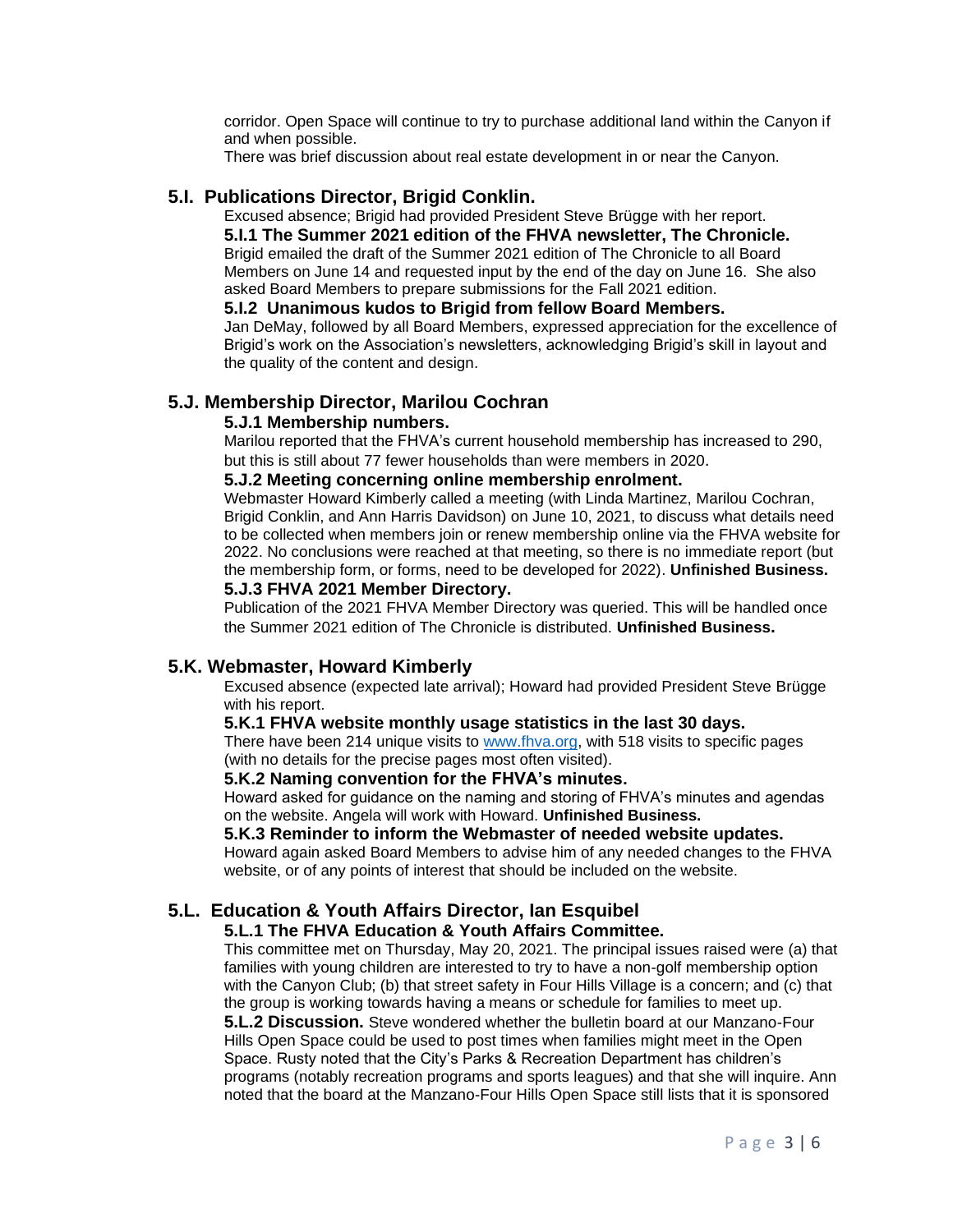by the "*Four Hills Village Homeowners' Association*", four years after our Association's name was changed (to remove the misleading mention of Homeowners). **Unfinished Business.**

#### **5.M. Member-At-Large, Ann Harris Davidson**

Her report about National Night Out will be made under that issue at Item 7.B of Unfinished Business at this meeting.

She did note, as a follow up to the query in the discussion in this meeting, under Item 5.E, that she had just checked the FHVA's Bylaws and could confirm that there is nothing in them concerning the attendance of the FHVA's Board Members.

#### **5.N. Past-President, Jim Cochran.** Absent; no report.

#### **6. Committee Reports**

#### **6.A. Membership Committee, Rusty Goetz**

#### **6.A.1 Recent meeting.**

This Committee last met on Thursday, May 27, 2021, and worked on points to be included in the "Welcome letter" for potential members (with Rusty, Steve, and Ann subsequently to finalize the wording of that letter). Tabulation of the votes for the best 10 of 17 questions potentially to use in a survey of FHV residents was also undertaken. The next meeting will be in July.

#### **6.A.2 Discussion about identified new users of FHV Nextdoor.**

Ann noted that she had sent a list of the names of the 15 people who had been recorded, in the preceding two weeks, as new members of the Nextdoor site for Four Hills Village; she wondered if anything is going to be done with this information. Rusty reported that procedures need to be developed. **Unfinished Business.**

#### **6.A.3 Discussion about recognition of community members.**

The idea of some sort of recognition for residents of Four Hills Village who go out of their way to make our neighborhood beautiful (or who make other significant contributions to the neighborhood) was floated. **Unfinished Business.**

#### **6.B. Documents & Archives Committee, Rusty Goetz**

#### **6.B.1 Letter of Indemnification for document storage.**

On June 13, 2021, Rusty received her copy (signed by the FHVA Officers Steve Brügge, Vice President Ellen Lipman, Treasurer Linda Martinez, and Rusty) of the letter that indemnifies her against unforeseen losses for the storage of the FHVA's archival documents in her home (in a secure basement area, "the dungeon").

#### **6.B.2 Next meeting for the Documents & Archives Committee.**

Rusty suggested that this committee should take a hiatus until towards the end of the year, when the terms of the current Board Members will be coming to an end – which is when each Board Member will need to collate records and documentation for potential hand-offs to the incoming 2022 FHVA Board Members. Board Members agreed that a hiatus is appropriate.

#### **6.C. Education & Youth Affairs Committee, Ian Esquibel**

As Ian had provided this committee's report under Item 5.L.1 of this meeting, there is nothing further to report.

Ian has set a monthly fixed time for the Education & Youth Affairs Committee to meet – which is on the third Thursday of each month, at 6:00 p.m.; so its next meeting was to be two days hence, on Thursday, June 17, 2021.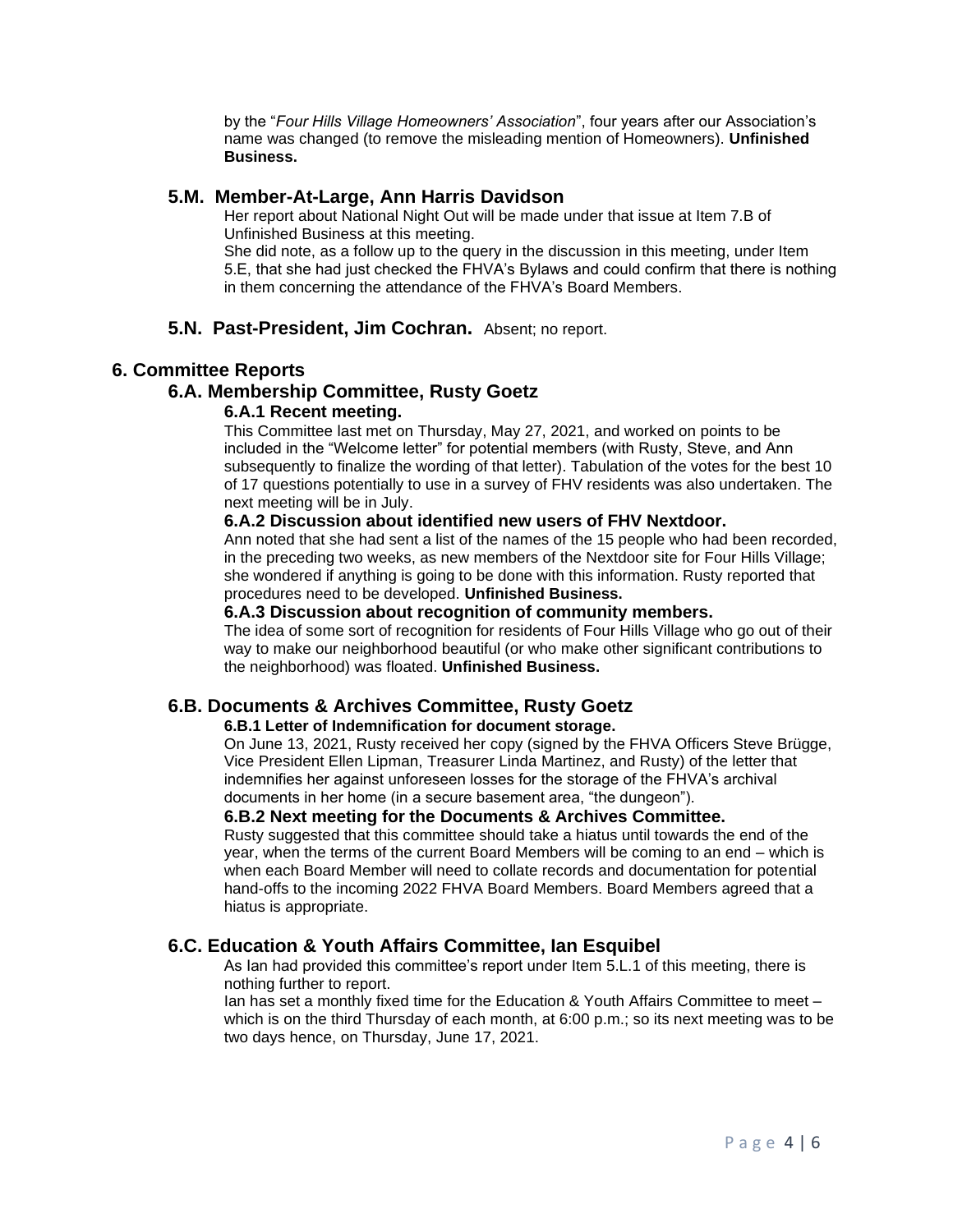# **7. Unfinished Business**

### **7.A. Yard Sale wrap up, Jan DeMay**

Jan reported that the neighborhood yard sales on June 12 appear to have been a success, with 104 houses having signed up to be included on the map but with possibly 146 total participants; 35-40 people collected signs from Jan.

Ann noted that, as this is an event for which the FHVA fixes the annual date, publicity should always include mention of the FHVA.

# **7.B. National Night Out update, Ann Harris Davidson**

Ann reconfirmed that National Night Out 2021 will be held on Tuesday, August 3 from 6:00-9:00 p.m. and that, as usual, the FHVA will coordinate this event with Four Hills Neighbors (FHN, the local women's social group) for the many "area parties" that may be held in Four Hills Village. Ann noted that the current FHVA Members live in 9 of the 15 areas into which the FHN divides FHV. So far, four FHVA Board Members (Linda Martinez, Area 1; Angela Harris, Area 5; Steve Brügge, Area 7; and Abbas Akhil, Area 12) have volunteered to host/coordinate the get-togethers in their areas. Marilou (Area 10) and Ellen (Area 2) noted that they expect to be out of town on August 3. Jan declined to host a get-together.

Howard asked if information is available to be posted on the FHVA website; Ann replied that, as the site locations are just in the beginning planning stages, there is currently no confirmed information beyond what is available on the City's site [\(https://www.cabq.gov/national-night](https://www.cabq.gov/national-night-out/documents/national-night-out-2021-flyer.pdf)[out/documents/national-night-out-2021-flyer.pdf\)](https://www.cabq.gov/national-night-out/documents/national-night-out-2021-flyer.pdf) but that, by mid-July, the details (and a map) will be available for posting on the FHVA website (and then for publicizing that site on the FHV Nextdoor group). **Unfinished Business.**

# **7.C. Future in-person FHVA Board Meetings.**

As a follow-up to Item 5.B.1 of this meeting, Steve expects that the next (July 2021) Board Meeting will still need to be held virtually by Zoom, though the general consensus is that inperson meetings improve the interaction. Ellen will be following up with the Manzano Mesa Multigenerational Center and Jan volunteered to check with the Canyon Club about the possibility of the FHVA returning to using its basement meeting room. **Unfinished Business.**

# **7.D. Arrival of Webmaster, Howard Kimberly.**

As a Howard had just been able to join the meeting, Steve offered him the opportunity to share any other business relative to the FHVA website. Howard had nothing to add. Rusty, and the other Board Members, thanked Howard for his promptness in getting new information added to the FHVA website.

### **8. New Business**

# **8.A. Fall 2021 distribution of the FHVA's newsletter, The Chronicle.**

Steve suggested that the  $3<sup>rd</sup>$  (Fall) edition of The Chronicle should be sent to all houses (approximately 1,400) in Four Hills Village. Some discussion followed. Ann made the motion that the Fall 2021 edition of The Chronicle should be sent to all addresses in Four Hills Village, should be printed in color, and should contain the 2022 FHVA Membership Form. Linda seconded the motion.

Discussion followed on several items, including the suggestion of the possibility of a multi-year membership. Ann reminded the Board Members of the specifics of the motion (that the Fall edition would be in color, would be sent to all homes in FHV, and would include the membership form for 2022). The vote to approve the motion passed unanimously.

### **8.B. Suggested social event for Board Members.**

Steve suggested that, as New Mexico emerges from the COVID-19 restrictions, he would be pleased to host a social get-together at his home (and pool) in July as a thank you to all Board Members. [Smiles all around.]